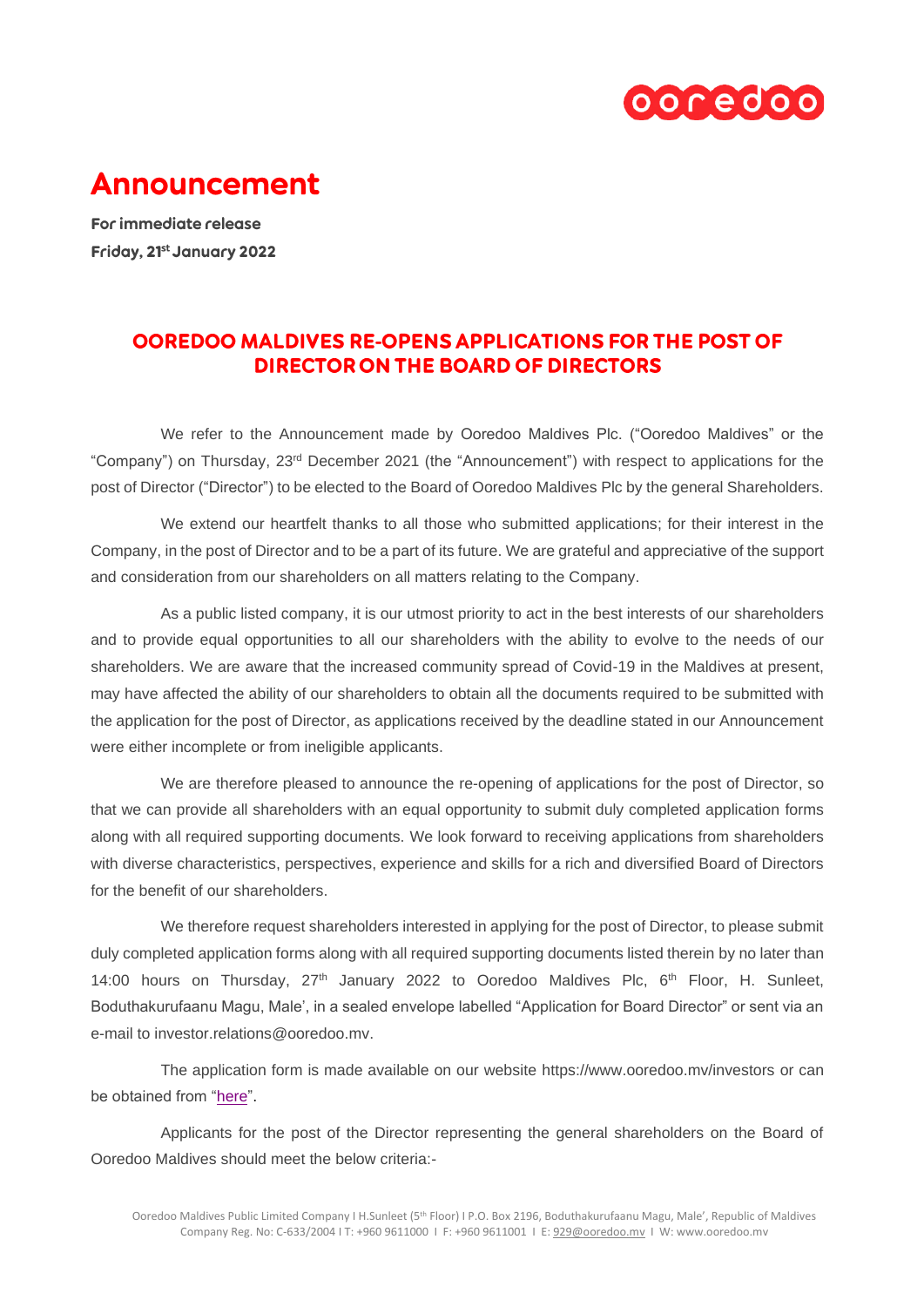Applicants for the post of the Director representing the general shareholders on the Board of Ooredoo Maldives should meet the below criteria:-

- must be a shareholder of Ooredoo Maldives or be nominated by a legal entity shareholder of Ooredoo Maldives (nominations by a legal entity shareholder should be supported by a board resolution of such shareholder);
- possess the qualifications and competencies specified in the Companies Act 1996 (Act No.: 10/96) (the "Companies Act") and regulations made thereunder and the Corporate Governance Code (the "CG Code") issued by the Capital Market Development Authority of the Maldives, including the criteria set out therein for an Independent Director;
- meet the "Fit and Proper" Guidelines for Directors of Listed Companies ("Fit and Proper Guidelines") issued by the Capital Market Development Authority of the Maldives;
- be a Degree holder from an internationally recognized university;
- have at least 10 (ten) years of experience of serving in a senior position within the public or private sector in the Maldives or internationally;
- have experience of being a Board Director of at least one active company and can show a record of contribution to such company;
- currently not serving as a Board Director of more than 2 (two) companies listed on the Maldives Stock Exchange;
- must not have served on the board of a competitor of Ooredoo Maldives' or a regulator, unless a minimum period of 12 (twelve) months has elapsed from the date of leaving the aforementioned role or position with the competitor or from the regulator;
- must not be a current employee of Ooredoo Maldives or a competitor or a regulator;
- must not have been an employee of Ooredoo Maldives or a competitor or a regulator within the past 12 (twelve) months;
- in the judgement of the NRC, be well qualified to carry out his/her duties as a Board Director which shall include but not be limited to:-
	- integrity in personal and professional dealings;
	- wisdom and ability to take appropriate decisions;
	- ability to read and understand financial statements and reports;
	- an acknowledged record of business acumen and achievement to effectively contribute to the Company's management;
	- ability to deal with others with a sense of responsibility, firmness and cooperation;
	- ability to interact with and consult with the Company's employees to achieve high management standards;
	- a track record of a range of skills and experience as well as the ability to think strategically and with foresight.

For the purpose of encouragement of gender diversity on the Board of Directors, Ooredoo Maldives welcomes and encourages applications from women.

The Nomination and Remuneration Committee ("NRC") of the Company will evaluate the applications and provide recommendations to the Board of Directors. The Board of Directors will select and